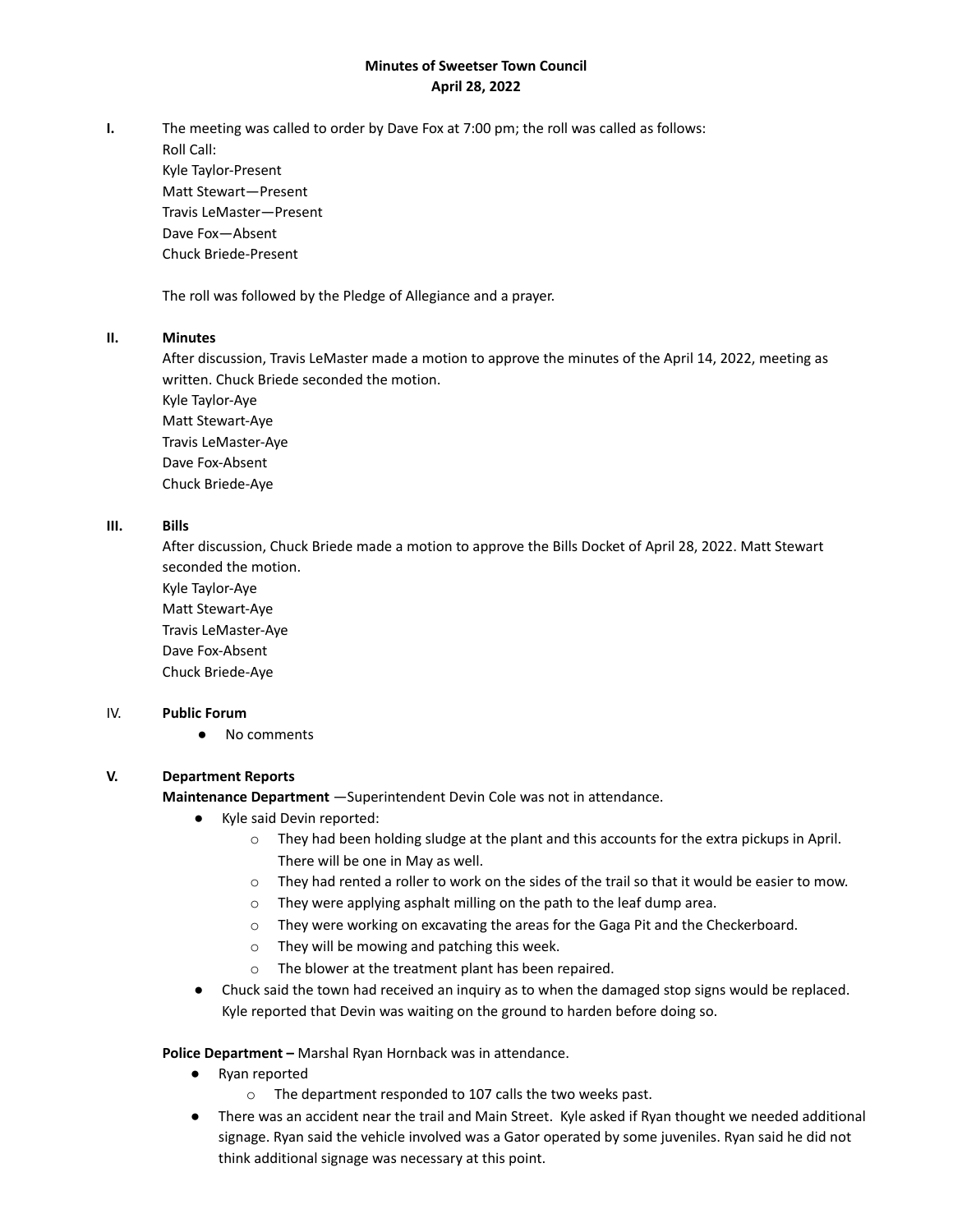● Chuck said that there had been some complaints received about unkempt lawns and wondered if we needed to issue some warnings of ordinance violations.

**Parks Department**—President Steve Kelley was in attendance.

- Steve said he had received the miniature trains used in the train spike mementos he makes. The mementos are presented as tokens of appreciation for those who help on the trail.
- Steve said he would be installing the brush hog on the tractor.
- Travis asked if the trail bathroom was open. Steve said the water was still shut-off. He was waiting on Devin to help install the drinking fountain and then they would get the water turned on.
- Chuck asked if we had secured enough people to supervise and work the clean-up day. After discussion, it was determined we did not, and Steve will cancel the event for this year.

# **VI. Continuing Business**

● Nicole Bailey from the Area Plan Commission ("APC") was in attendance. Approximately a year ago the County Commissioners initiated an effort to expand the Grant County Code to include new Ordinance Sections addressing Digital Display Signage. The Commissioners have now passed the new Ordinance Sections and have submitted it to the APC for approval or rejection. Sweetser is part of the APC and is being asked for its approval or rejection of the new Ordinance Sections. Nicole and the council discussed the provisions and applications of the Digital Display Signage Ordinance Sections.

After discussion, Chuck Briede made a motion to approve General Ordinance 2022-2, An Ordinance Amending the Organization of the Grant County Area Plan Commission, expanding the Grant County Code to include Ordinance Sections 153.282 thru 153.288 Digital Display Signage. Matt Stewart seconded the motion. Kyle Taylor-Aye Matt Stewart-Aye Travis LeMaster-Aye Dave Fox-Absent Chuck Briede-Aye

- Nicole asked if there were any code violations in town or other matters that she needed to address.
	- o Matt asked that the property at 137 Peterson be looked into.
	- $\circ$  Chuck asked if action could be taken on the demolishing/removing the structure on 118 Bragg. Nicole aid she would get a contract ready for the council to sign so action could be taken.
	- o Kyle asked if the .274-acre lot at 118 Bragg was large enough to be built upon. The town is contemplating deeding the property to Habitat for Humanity. Nicole said she would investigate and report back.
	- $\circ$  Kyle asked if there was anything else the town needed to do about the abandoned vehicles at the property at 618 Laura Lane. Nicole said she would address the abandoned vehicles issue. Travis and Chuck said there was also an issue with tall grass and weeds at that property. Marshal Ryan will be asked to address that issue.
- Clerk presented the proposed design and cost of the Bicentennial time capsule capstone.

After discussion, Chuck Briede made a motion to approve the purchase of the Bicentennial capstone for \$533. Travis LeMaster seconded the motion. Kyle Taylor-Aye Matt Stewart-Aye Travis LeMaster-Aye Dave Fox-Absent Chuck Briede-Aye